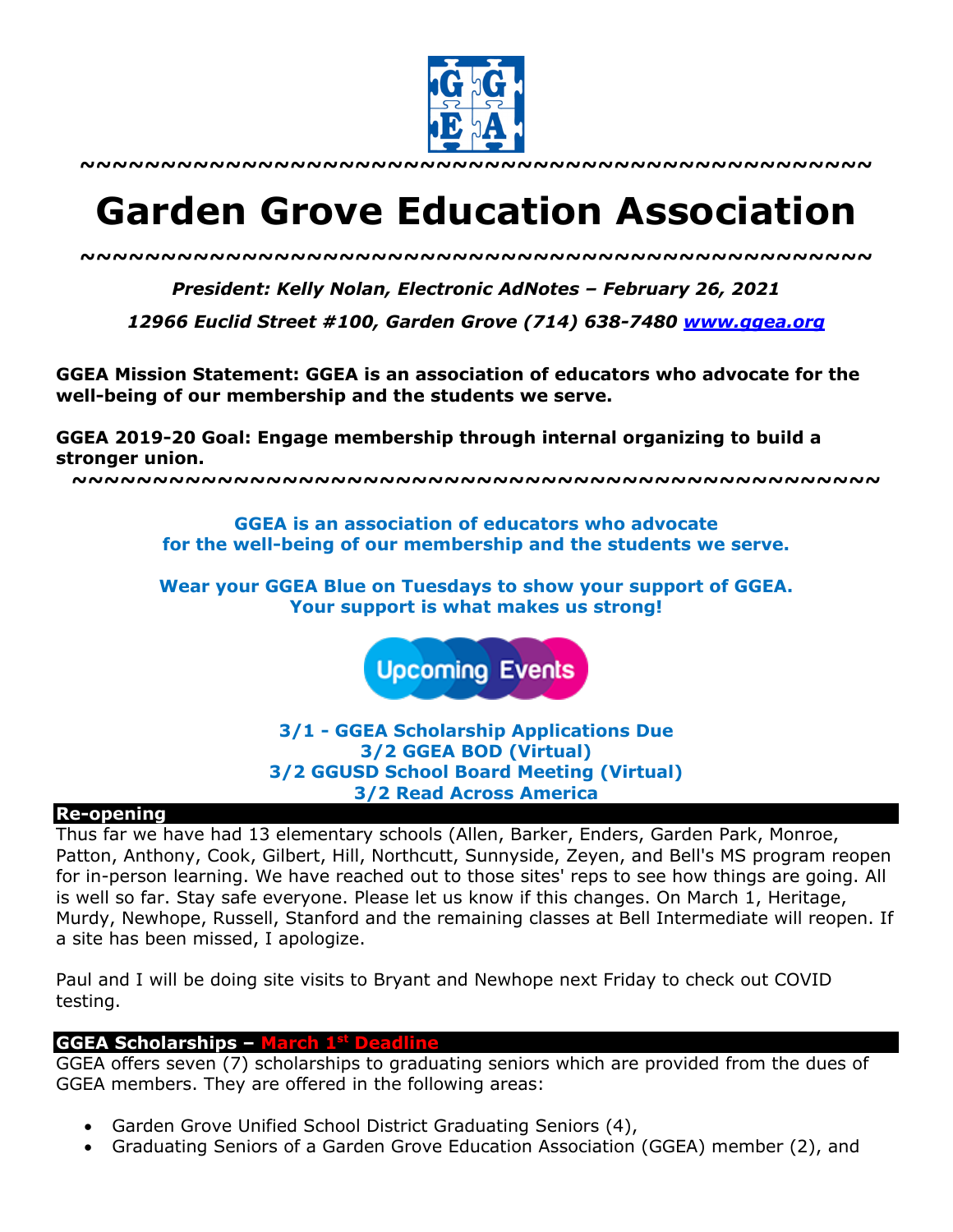• The Arlene Pavey Scholarship also offered to a graduating Senior of a Garden Grove Education Association (GGEA) member that will be pursuing a career in education.

## *Click here for more information - please note there are deadlines in applying*

# **CTA California Reads–Read Across America**

March 2nd celebrates Dr. Seuss' birthday with Read Across America. "Rather than celebrate reading on just one day, California Reads promotes reading year-round with teacher-approved quarterly book recommendations for multiple age groups. California Reads promotes reading through a yearly list of 20 teacher-recommended books in five age categories: Pre K/TK/K, Grades 1-2, Grades 3-5, Grades 6-8 and Grades 9-12."

# **Check out the resources available for Read Across America**

## **Helpful Tax Information**

Remember, ask your tax advisor if your professional association dues are tax deductible. Click on the link for your GGEA/CTA?NEA dues for the 2020 tax year.

## **https://files.constantcontact.com/ea1a5c0d001/2b4023dd-1dc5-4029-85e2- 59974d18d34c.png**

## **Poster Contest**

This was in an earlier AdNote this year. Orange Service Center Council's (OSCC) Equity Team is conducting its poster contest once again. All K-12 students are encouraged to submit their artwork around the themes of Ethnic Minority Issues, LGBTQ+ Issues, Women Issues, or People with Disabilities Issues. Posters are due **April 2, 2021**. For more information click on the link below.

## **https://files.constantcontact.com/ea1a5c0d001/187d2c16-332a-4c2e-91d8- 430f5760caef.png**

## **Electronic Voting Coming to GGEA**

The office staff has been working hard in ascertaining personal emails in preparation for electronic voting March 8-12. **We are down to still needing around 70.** 

- Voting will be conducted using our personal emails that we have on the GGEA data base.
- These emails will not be used for any other purpose besides GGEA communications and chapter voting.
- In order to have a successful election process, it is imperative that we have your correct email address.
- Some of you will require mail ballots and we will need your correct mailing address.

## **Please email jennyg@ggea.org or membership@ggea.org if your personal email and/or mailing address has changed.**

## **CTA Virtual Conferences in March**

I will continue to update as future conference dates approach. **Please RSVP to jennyg@ggea.org** if you are registering for these conferences.

**University Credits and Professional Development hours can be acquired at these conferences**. **CTA will be paying for university credits.** *However, you will need to follow district guidelines for approval.*